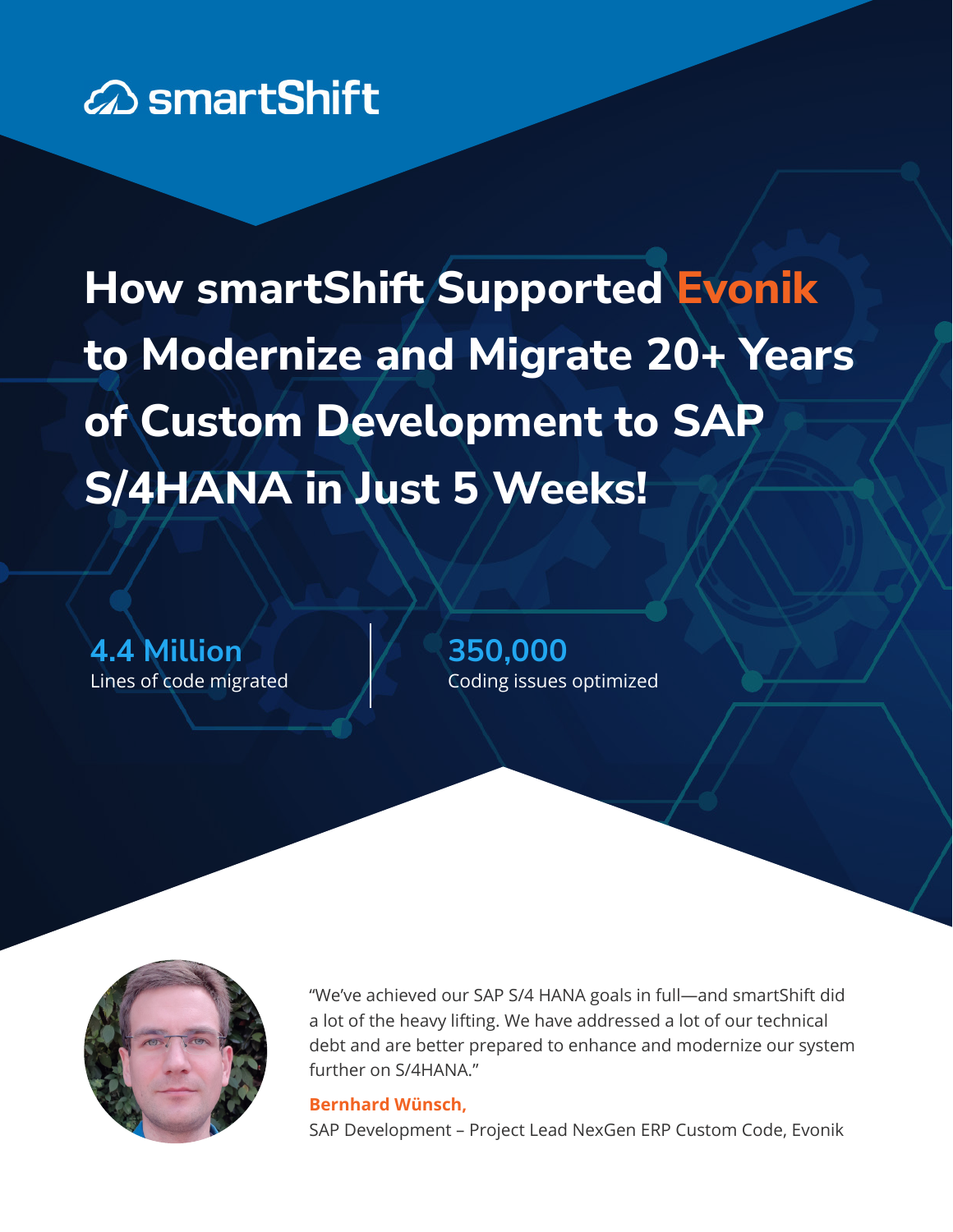

Evonik is one of the world leaders in specialty chemicals. The company is active in more than 100 countries around the world. Evonik goes far beyond chemistry to create innovative, profitable, and sustainable solutions for customers.

## **Highlights**

#### **Challenges**

- Modernizing existing SAP environment to S/4HANA
- Taking a brownfield approach to minimize business disruption
- Looking to go-live in S/4 HANA within 12 months
- Maintaining business velocity throughout the program

#### **Solution**

Evonik leveraged smartShift Intelligent Automation™ to:

- Analyze their existing environment and understand the need for code adjustment and cleanup
- Streamline/Optimize decades of custom code quickly and accurately
- Modernize code for better stability, security, performance, and cloudreadiness
- Deliver automated code migration to SAP S/4HANA in weeks
- Reduce testing burden and accelerate test cycles

#### **Results**

- Complex business change delivered in 12 months
- Seamless go-live for 15,000 users
- Technical code remediation buttoned up in 5 weeks
- 69k custom objects remediated
- 4MM lines of code migrated
- 350k coding issues cleaned up
- Project timeline facilitated by smartShift's automation
- Maintained business velocity due to automated dual maintenance

# **Challenge**

## **Migrating decades of in-house developments to SAP S/4HANA without disrupting business operations**

Evonik was ready to move into overdrive and transform its existing ERP to SAP S/4HANA. The benefits were convincing: not least, to enable greater digitalization, open up future opportunities, and create business processes that were best-in-class.

## **But the challenge ahead was immense**

Evonik's legacy environment was over 25 years old and highly customized. More recently, all the different ERP systems that belonged to different Evonik companies were consolidated under one central ERP.

Faced with modernizing such a complex legacy landscape, Evonik had to determine the best approach. Evonik decided to take the brownfield route, because it reduced time to value and created minimal disruption to their existing business processes.

But they used the opportunity to go further. At the same time as converting the existing system to a modern S/4HANA environment, Evonik focused on harmonizing key business processes to increase efficiency. In addition, they cleanedup and modernized their custom code base to make the business ready to integrate future innovations. With their goals defined, Evonik set themselves an ambitious 12-month deadline to go-live in S/4HANA.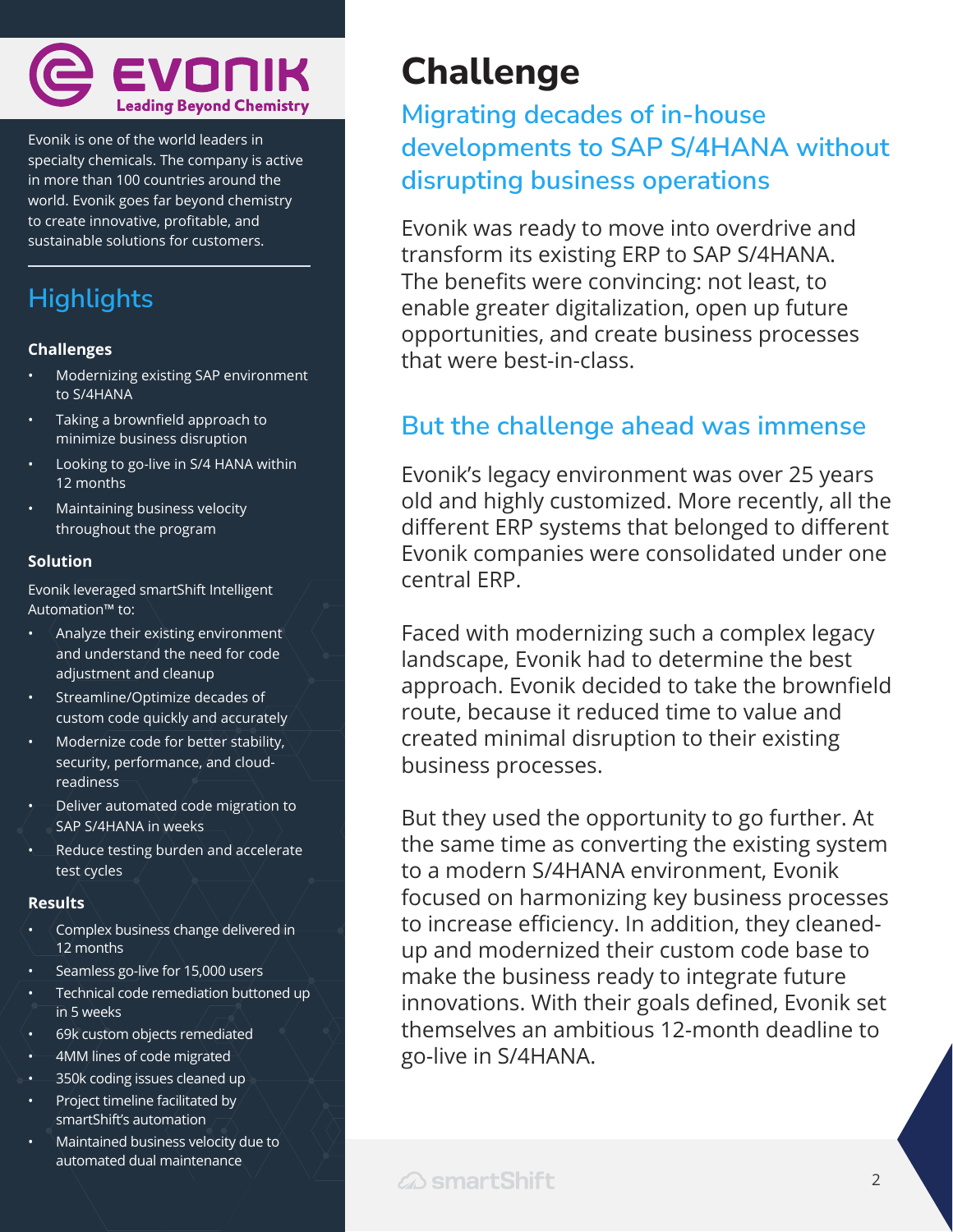**smartShift Intelligent Automation™ provides Evonik with cutting-edge answers to traditional SAP modernization problems.**

#### **Code Optimization**

To support Evonik's business goals and make it easier to benefit from future SAP innovations, smartShift used its solution to optimize and modernize Evonik's code base. In total, smartShift addressed more than 350,000 issues in this system, cleaning up and optimizing code for ABAP Cloud compatibility, security, code stability, performance, maintainability, and standardization.

#### **S/4HANA Conversion**

In a matter of weeks, smartShift delivered an automated migration to S/4HANA—first doing runs on two sandbox systems and then the development system—with all the optimized custom code running on them. The sandbox systems enabled Evonik to experiment with all kinds of data and scenarios, without fear of disrupting business operations.

#### **Dual Maintenance**

While the main project was running, Evonik needed its existing SAP system to support ongoing operations—and naturally needed to continue to support that environment. During that period, their core system went through two major releases and one minor release. Thanks to smartShift's Retrofit Solution, the synchronization of the environments was taken care of with very low manual work required from the team.

#### **Accelerated Test Cycles**

When it came to testing the new environment, smartShift made the process less onerous. Because smartShift's code transformation and migration are fully transparent, based on algorithms, and clearly documented, error rates were minimal, testing was more targeted, and test cycles were faster. Thanks to smartShift's automations and support—coupled with Evonik's attention to detail in planning and testing—the company's challenging conversion timeline was successfully met.

# **Solution**

**Using smartShift Intelligent Automation™ to remediate code faster and build a stable system fit for the future**

To save time, save money, and minimize risk, Evonik brought smartShift onboard. Instead of making hundreds of thousands of code adjustments by hand, Evonik kept an eye on smartShift as it seemed to be much more appropriate and convincing for a modern industrial company. smartShift Intelligent Automation™ did much of the heavy lifting, quickly and accurately.

First, smartShift's analysis uncovered how much coding was in Evonik's system, how many S/4HANA adjustments needed to be made, how coding could be optimized, and which code could be safely decommissioned. Through its analysis, **smartShift uncovered 69,000 custom objects requiring code remediation and over 4 million lines of code to migrate.**

Next, smartShift made this avalanche of work possible with its industry-leading Intelligent Automation™ and automated most of the required code streamlining/optimization for Evonik. The solution uses algorithmic transformations to make every custom object within the system as S/4HANA compliant as possible.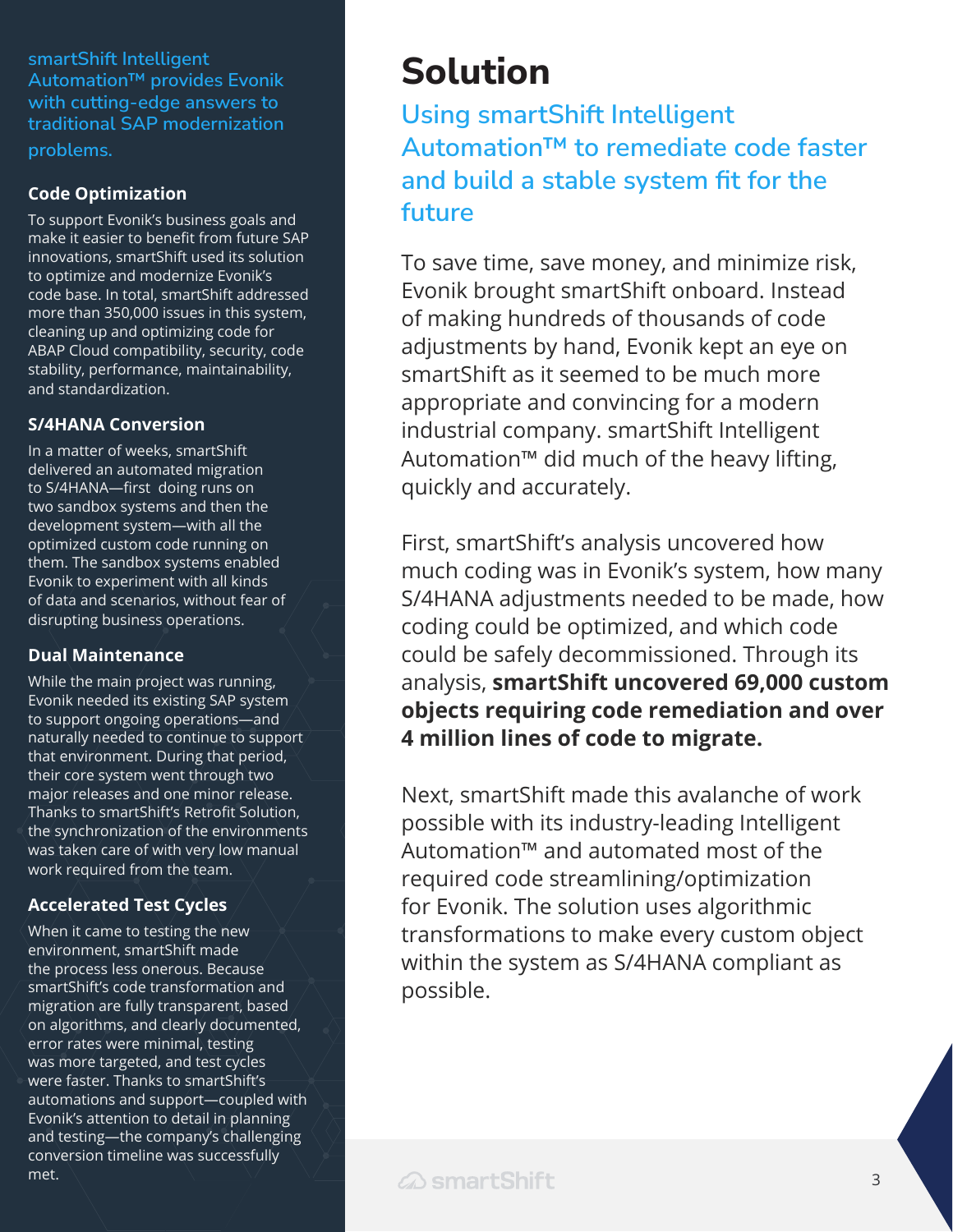# **Results**

## **Unlocking the benefits of S/4HANA faster and more cost-effectively**

With smartShift Intelligent Automation™, Evonik was able to deliver complex business changes within a remarkable timeframe of just 12 months. Many of the heavy technical tasks—such as coding streamlining/optimization and architecture improvements—that would ordinarily require months of manual labor were seamlessly swept up by smartShift inside of 5 weeks.

Some 69,000 in-house custom development objects were remediated, 4 million lines of code were migrated, and 350,000 coding issues were optimized and modernized. All with no disruption or fuss.

### **The new system—and its 15,000 users—went live without a hitch over a single, problem-free weekend.**

With SAP S/4HANA now in place, Evonik can even better access future-oriented technology such as embedded analytics, Fiori apps and artificial intelligence, and create best-in-class processes that make them more efficient, more productive, and more profitable.



"We used three retrofits by smartShift, which enabled us to fully concentrate on the new S/4HANA landscape. All old changes from the maintenance landscape were reintegrated into the S/4HANA coding fully and automatically by smartShift."

**Benedikt Martens,**  NexGen ERP Program Lead IT, Evonik